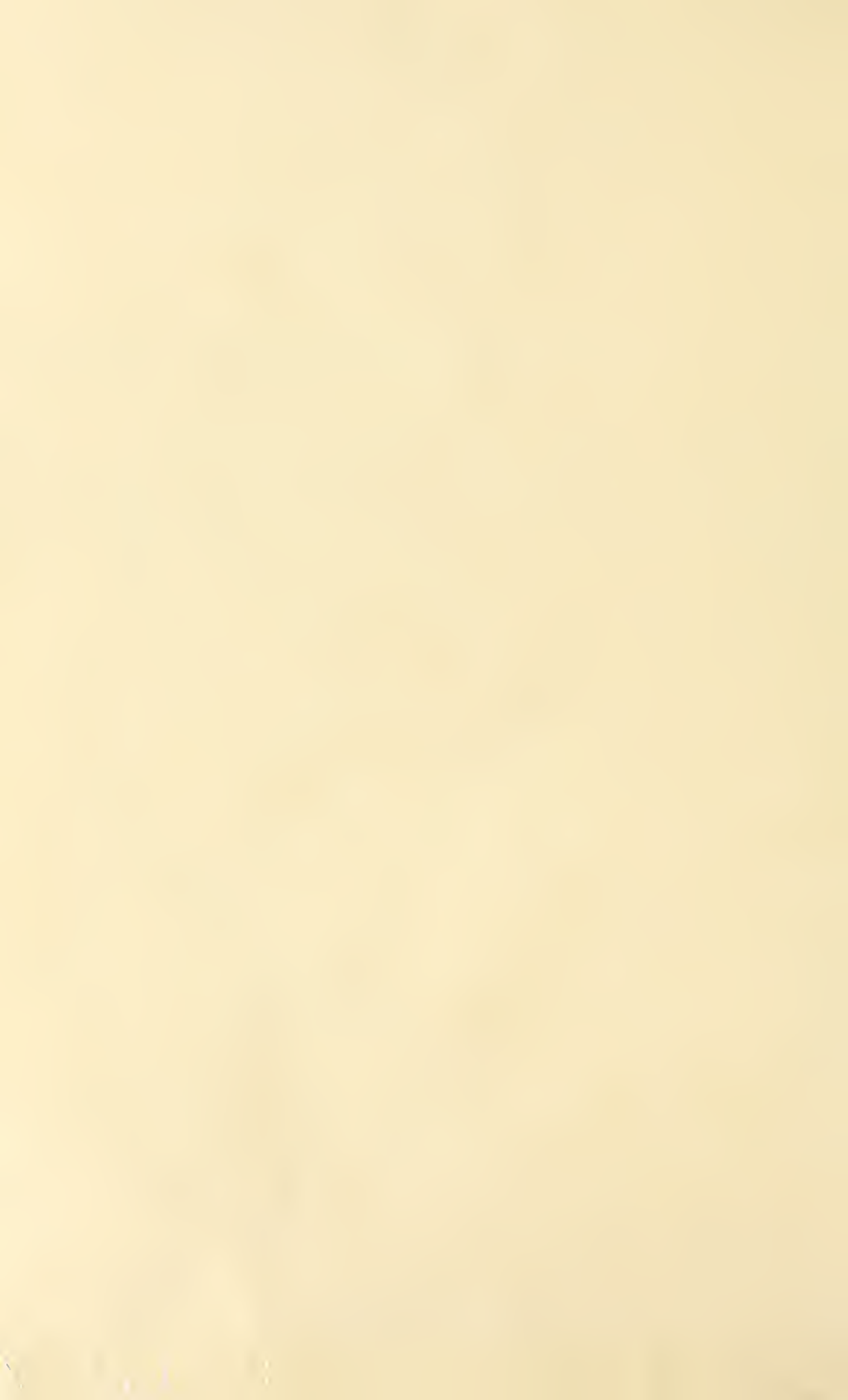Unibersity of **Maine**.

# Maine Agricultural Experiment Station

# O R O N O

# BULLETIN 242 OCTOBER, 1915

PAGE

# PINK AND GREEN APHID OF POTATO



# CONTENTS.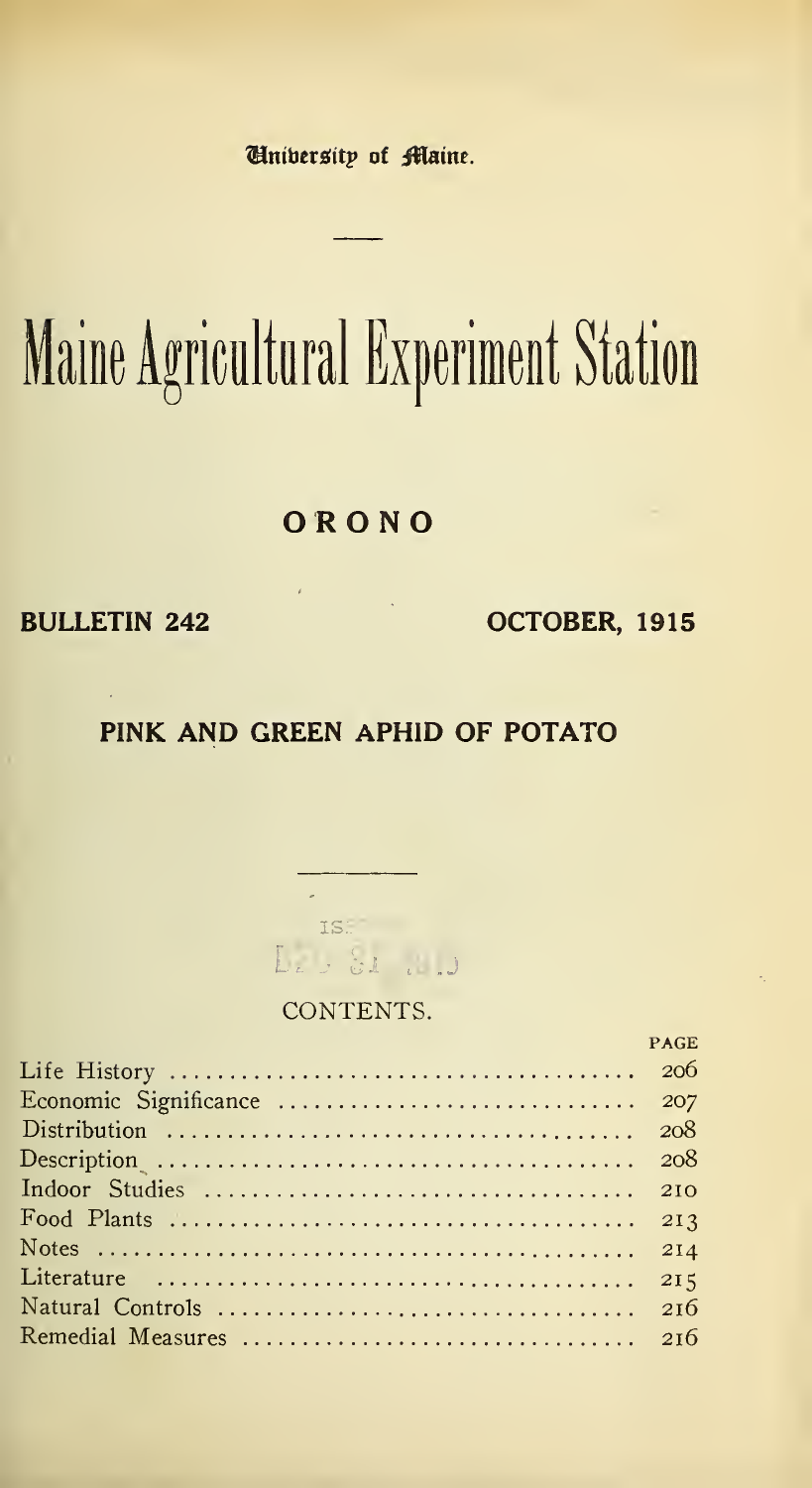# MAINE AGRICULTURAL EXPERIMENT STATION ORONO. MAINE.

# THE STATION COUNCIL.

| PRESIDENT ROBERT J. ALEY,<br>President                       |                                          |                                       |                     |  |
|--------------------------------------------------------------|------------------------------------------|---------------------------------------|---------------------|--|
| DIRECTOR CHARLES D. WOODS.<br>Secretary                      |                                          |                                       |                     |  |
| CHARLES L. JONES, Corinna,                                   |                                          |                                       |                     |  |
| FREELAND JONES, Bangor,                                      |                                          |                                       | Committee of        |  |
|                                                              | WILLIAM A. MARTIN, Houlton,              |                                       | Board of Trustees   |  |
| WILLIAM T. GUPTILL, Topsham, Commissioner of Agriculture     |                                          |                                       |                     |  |
| EUGENE H. LIBBY, Auburn,<br>State Grange                     |                                          |                                       |                     |  |
| HOWARD L. KEYSER, Greene,<br>State Pomological Society       |                                          |                                       |                     |  |
| FRANK S. ADAMS, Bowdcinham,<br>State Dairymen's Association  |                                          |                                       |                     |  |
| LEONARD C. HOLSTON, Cornish,                                 |                                          |                                       |                     |  |
|                                                              |                                          | Maine Livestock Breeders' Association |                     |  |
|                                                              | WILLIAM G. HUNTON, Readfield.            |                                       |                     |  |
| Maine Seed Improvement Association                           |                                          |                                       |                     |  |
| AND THE HEADS AND ASSOCIATES OF STATION DEPARTMENTS, AND THE |                                          |                                       |                     |  |
| DEAN OF THE COLLEGE OF AGRICULTURE.                          |                                          |                                       |                     |  |
|                                                              | THE STATION STAFF.                       |                                       |                     |  |
|                                                              | CHARLES D. WOODS, Sc. D.                 |                                       | Director            |  |
| ADMINIS-<br><b>TRATION</b>                                   | BLANCHE F. POOLER,                       |                                       | $C$ lerk            |  |
|                                                              | GEM M. COOMBS,                           |                                       | Stenographer        |  |
|                                                              | JANIE L. FAYLE,                          |                                       | Stenographer*       |  |
|                                                              | RAYMOND PEARL, PH. D.,                   |                                       | Biologist           |  |
|                                                              | FRANK M. SURFACE, PH. D.,                |                                       | Biologis:           |  |
| <b>EIOLOGY</b>                                               | MAYNIE R. CURTIS. PH. D.,                |                                       | Assistant           |  |
|                                                              | JOHN RICE MINER, B. A.,                  |                                       | Computer            |  |
| HAZEL F. MARINER, B. A.,<br>$C$ lerk                         |                                          |                                       |                     |  |
|                                                              | JAMES M. BARTLETT, M. S.,                |                                       | Chemist             |  |
|                                                              | HERMAN H. HANSON, M. S.,                 |                                       | Associate           |  |
| <b>CHEMISTRY</b>                                             | EDWARD E. SAWYER, B. S.,                 |                                       | Assistant           |  |
|                                                              | ELMER R. TOBEY, B. S.,                   |                                       | Assistant           |  |
|                                                              | WALTER H. ROGERS, B. S.,                 |                                       | Assistant           |  |
|                                                              | HARRY C. ALEXANDER, Laboratory Assistant |                                       |                     |  |
| ENTOMOL-                                                     | EDITH M. PATCH, PH. D., Entomologist     |                                       |                     |  |
| OGY                                                          | ALICE W. AVERILL. Laboratory Assistant   |                                       |                     |  |
| <b>PLANT</b>                                                 | WARNER J. MORSE, PH. D., Pathologist     |                                       |                     |  |
| PATHOLOGY                                                    | MICHAFL SHAPOVALOV, M. S., Assistant     |                                       |                     |  |
|                                                              | DONALD S. CLARK. Laboratory Assistant    |                                       |                     |  |
| AROOSTOOK                                                    | IACOB ZINN, AGR. D.,                     |                                       | Assistant Biologist |  |
| F.ARM                                                        | C. HARRY WHITE,                          |                                       | Scientific Aid      |  |
|                                                              | GUY A. BAKER.                            |                                       | Superintendent      |  |
| <b>HIGHMOOR</b>                                              | WELLINGTON SINCLAIR.                     |                                       | Superintenden:      |  |
| F.4RM                                                        | WALTER E. CURTIS.                        |                                       | Scientific Aid      |  |
| ROYDEN L. HAMMOND.<br>Seed Analyst and Photographer          |                                          |                                       |                     |  |
| CHARLES C. INMAN.                                            |                                          |                                       | Assistant           |  |

\*Absent on leave.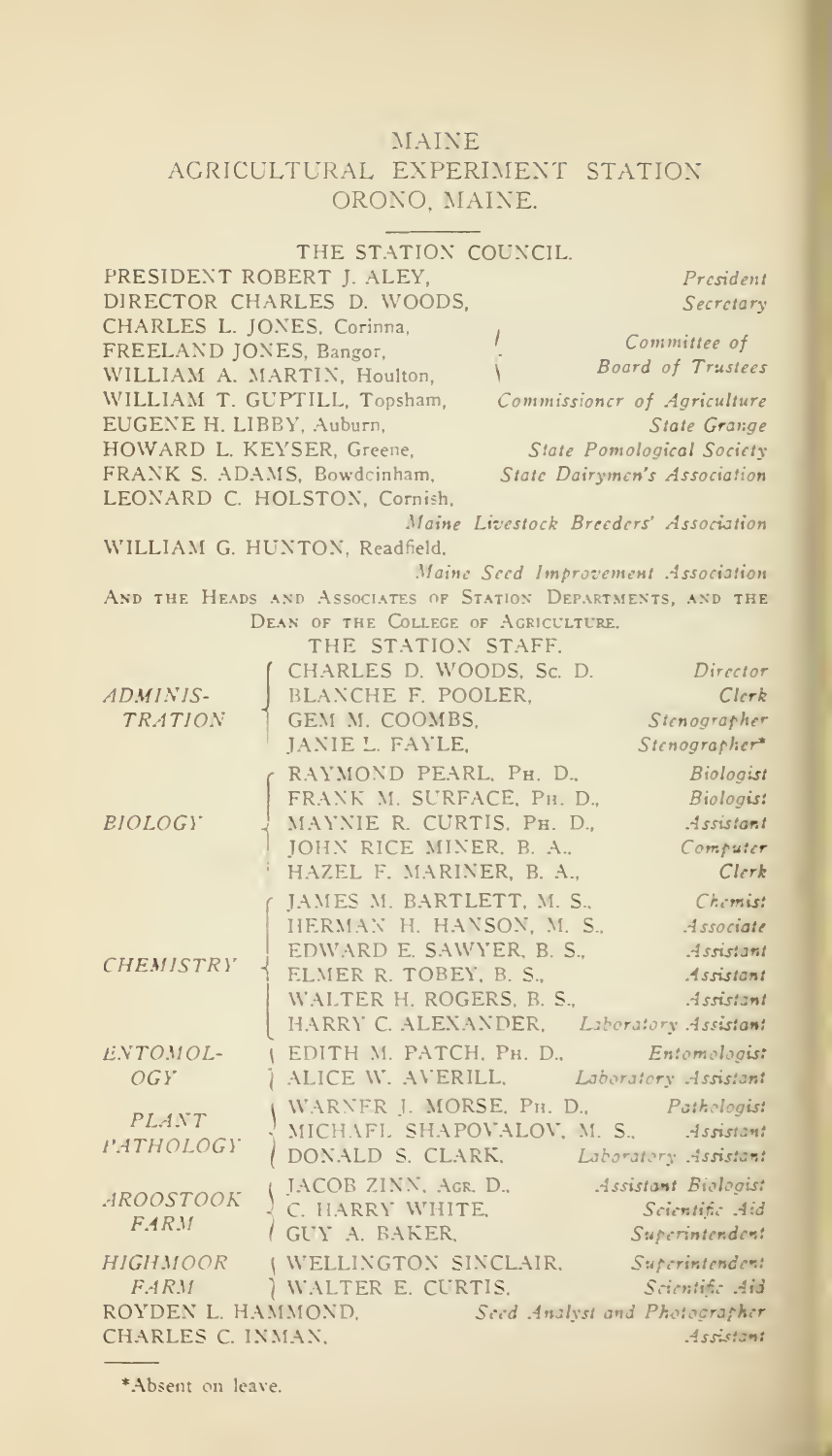# BULLETIN 242.

# PINK AND GREEN APHID OF POTATO\*

(Macrosiphum solanifolii Ashmead).

# Edith M. Patch.

The need for the study of the habits and life cycles of aphids, before a satisfactory basis can be obtained for remedial recommendations, is apparent to anyone familiar with the complexities of such a problem.

Those species that accept but one food plant, depositing their winter eggs upon it and passing their whole life cycle there, usually present no difficulties greater than those of other insect pests and are even easier to combat than many.

But those aphids that select one kind of plant upon which to pass the fall, winter and spring and a different kind for the summer generations, frequently so change their manner of life to suit the two environments that it behooves us to look sharply lest we miss a link here or there in their life cycles, but even here we need reckon with only two plants.

When, however, in addition to two favorite food plants, a species of aphid will accept others not botanically related, the problem is complicated by a new element for every different food plant.

This latter condition is the case with the pink and green aphid of potato. When work with this species was first undertaken at the Maine Agricultural Experiment Station, the only food plants recorded for it were two plants belonging to the night-shade family,—the "pepper vine" and the potato. A glance at the food plant list in this bulletin will show that the insect concerned has really a broad taste in botanical juices and will imbibe freely of the sap from numerous sources, each of which deserves consideration in economic work with this aphid.

<sup>\*</sup>Papers from the Maine Agricultural Experiment Station Entomology No. 8i.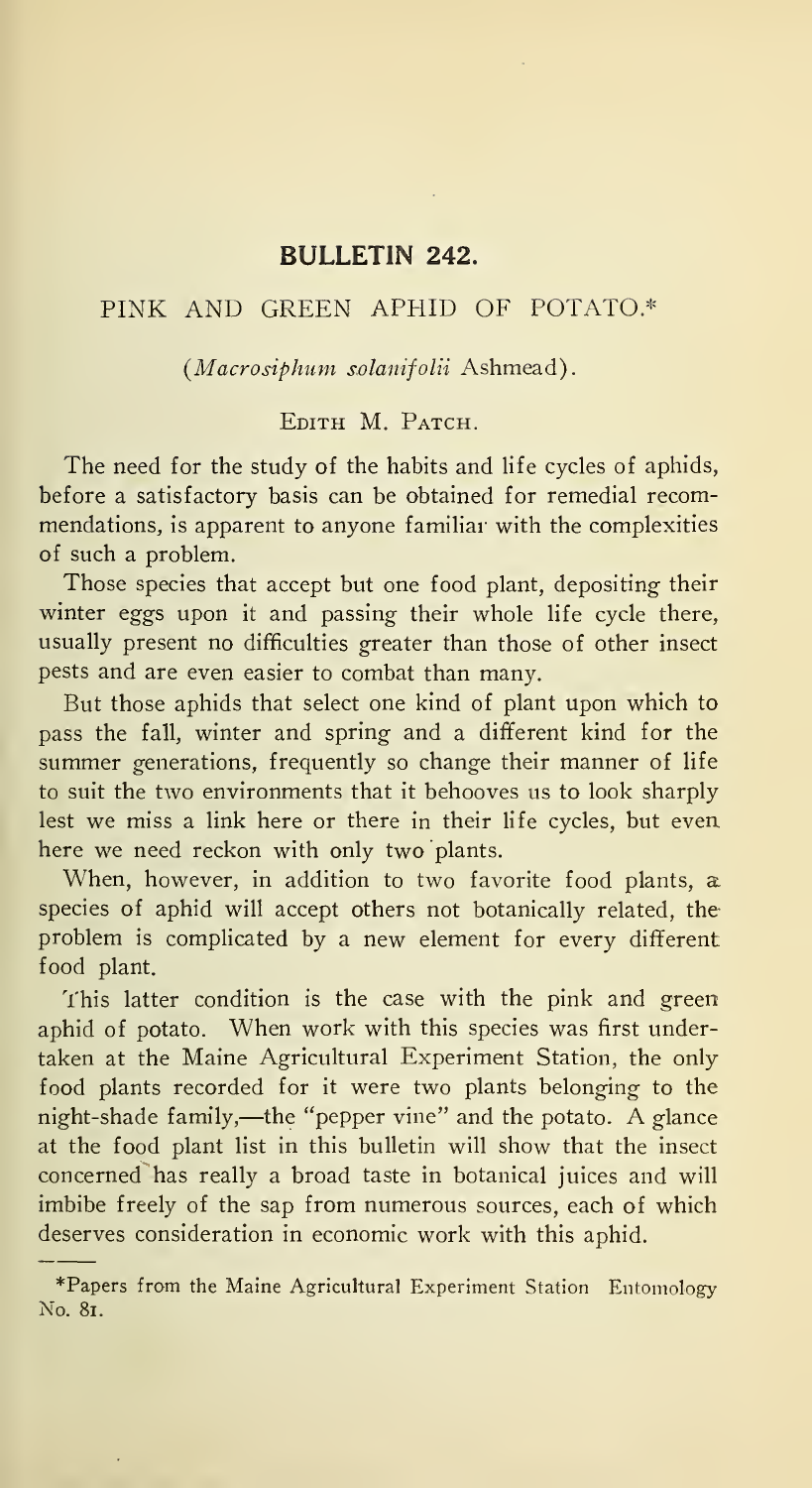#### LIFE HISTORY.

The pink and green aphid of potato is found in the spring upon rose bushes, feeding on the succulent growth and especiallyabundant near the flower buds. Unlike many species of planthce, migration with this insect may occur through wingless as well as winged individuals. The winged ones take flight, and the others, if they are near enough, walk over to potato plants. This occurs in Maine ordinarily from the first to the middle of July, when a very few scattered individuals may be seen upon the potato. Upon this plant they seem to find conditions ideal for growth and increase enormously, often before the last of August covering the tender tips and blossom stalks thickly with their colonies. At this time a single female may produce more than 50 young in <sup>2</sup> weeks, and it takes, in warm weather, about 2 weeks after birth for a female of this species to attain maturity and begin to produce young. A glance at figure <sup>48</sup> will show the result of a heavy infestation of 14 days duration upon the potato plant.

By the middle of September the fall migration is over and the aphids have deserted the potato fields. The indoor studies with this insect indicate that when it leaves the potato it prefers the rose, but will colonize upon a variety of plants, part of which are common weeds. This seems more like a dispersal from the potato than a "return migration" in the sense this term is used with reference to those aphids which accept only two kinds of food plant—the first for the fall, the overwintering egg and the spring, and the second for the summer months. However, the rose seems to be the favorite and it is probable in Maine that this serves most commonly for the fall generations of the potato aphid. The last generation of the year consists in the wingless, egg-laying females and the winged males.—or the so-called "true sexes" which appear in Maine about September 20 and only at this one time, all the other generations consisting entirely of viviparous females. The insectary observations of 1907 showed that under indoor conditions, the true sexes may be produced and the overwintering eggs may be deposited on both potato and shepherd's purse. It is likely that this generation can be produced on other accepted food plants also. No evidence has been found in the field, however, that the true sexes or eggs occur normally upon the potato, for the aphids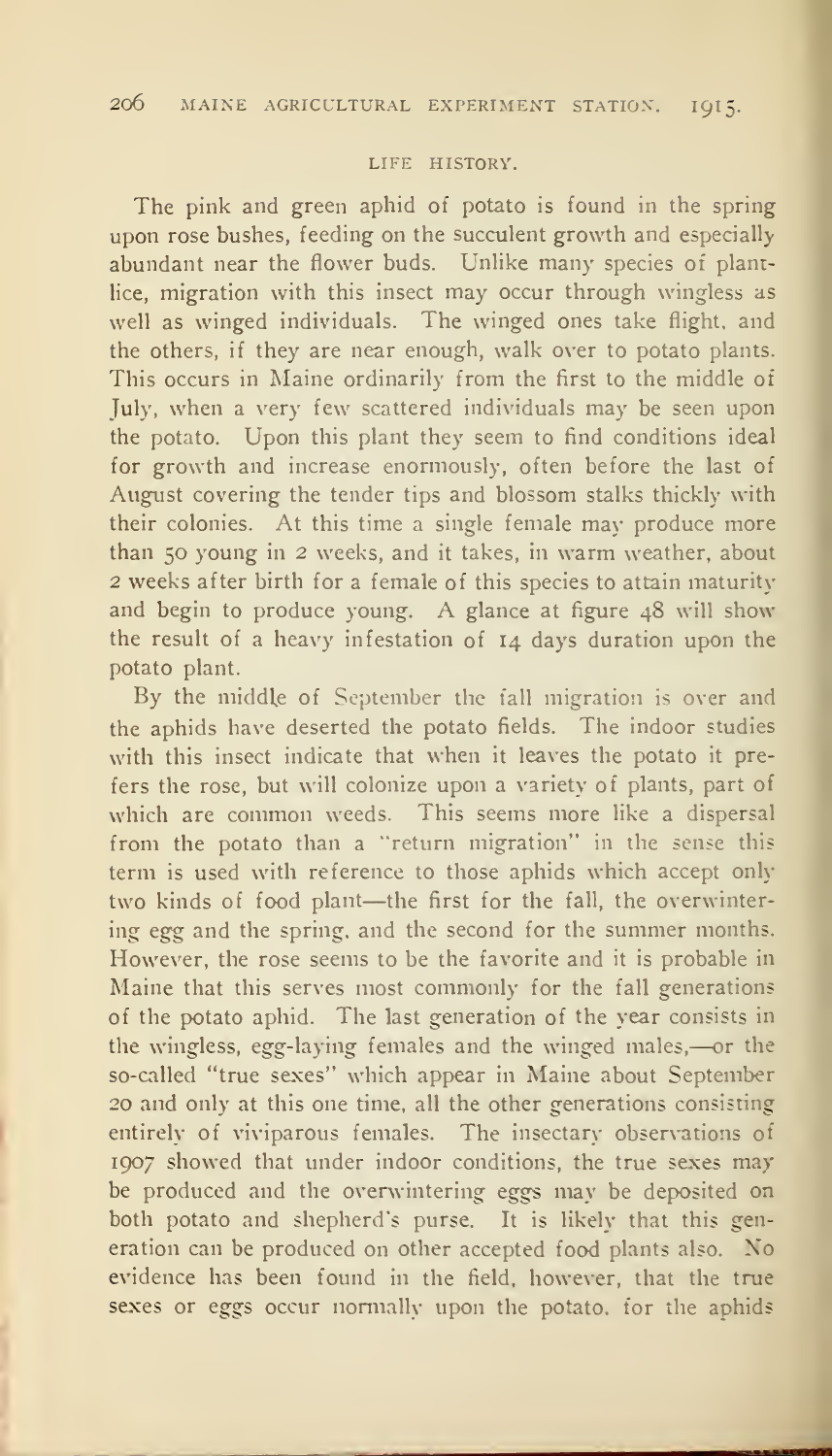leave that food plant earlier in the season when out of doors. In the insectary the eggs were placed indiscriminately on leaves and stalks. These are pellucid green at first and later become glistening brownish black.

It is not known upon how great a range of food plants this aphid will develop in the spring. In Maine it has never yet been collected during this season upon anything but rose, which would indicate that this is the favorite overwintering host plant and the one ordinarily chosen for the deposition of the egg in the fall.

On October 9, 1908, great numbers of winged viviparous females and winged males and wingless oviparous females were found on Japanese rose bushes on the Maine Campus. They were for the most part on the ventral surface of the leaves. The winged viviparous females were presumably the fall migrants and mothers of the true sexes.

The stem mothers or females hatching from the overwintering eggs, were abundant upon these same bushes the next May and by the thirteenth of the month were nearly mature and were feeding at the half-opened leaf buds. On June 3 the progeny of the first generation, or the stem mothers, consisted of mature alate and apterous viviparous females as well as immature aphids of both the second and third generation. Usually by the first of July only scattered colonies remain upon the rose and by this time the summer generation may be found upon the potato.

#### ECONOMIC SIGNIFICANCE.

During certain summers enormous numbers of the pink and green potato aphid have appeared over wide areas in Aroostook County, the vines being attacked to an injurious extent in the vicinity of Houlton and elsewhere. The colonies cluster thick on stem, leaf and blossom stalk, blighting the stems and drying the terminal leaves as is shown in figures 47 and 48. The time of severest attack apparently varies somewhat, but the infestation in Maine has not been excessive before early August and is over with before the middle of September. Under conditions favorable to aphid growth, an attack of less than two weeks' duration suffices to kill the potato stalk for a distance of 4 to 6 inches from the tip, and the growth of the tubers on plants thus weakened must necessarily be affected. Aside from

 $\mathcal{L}$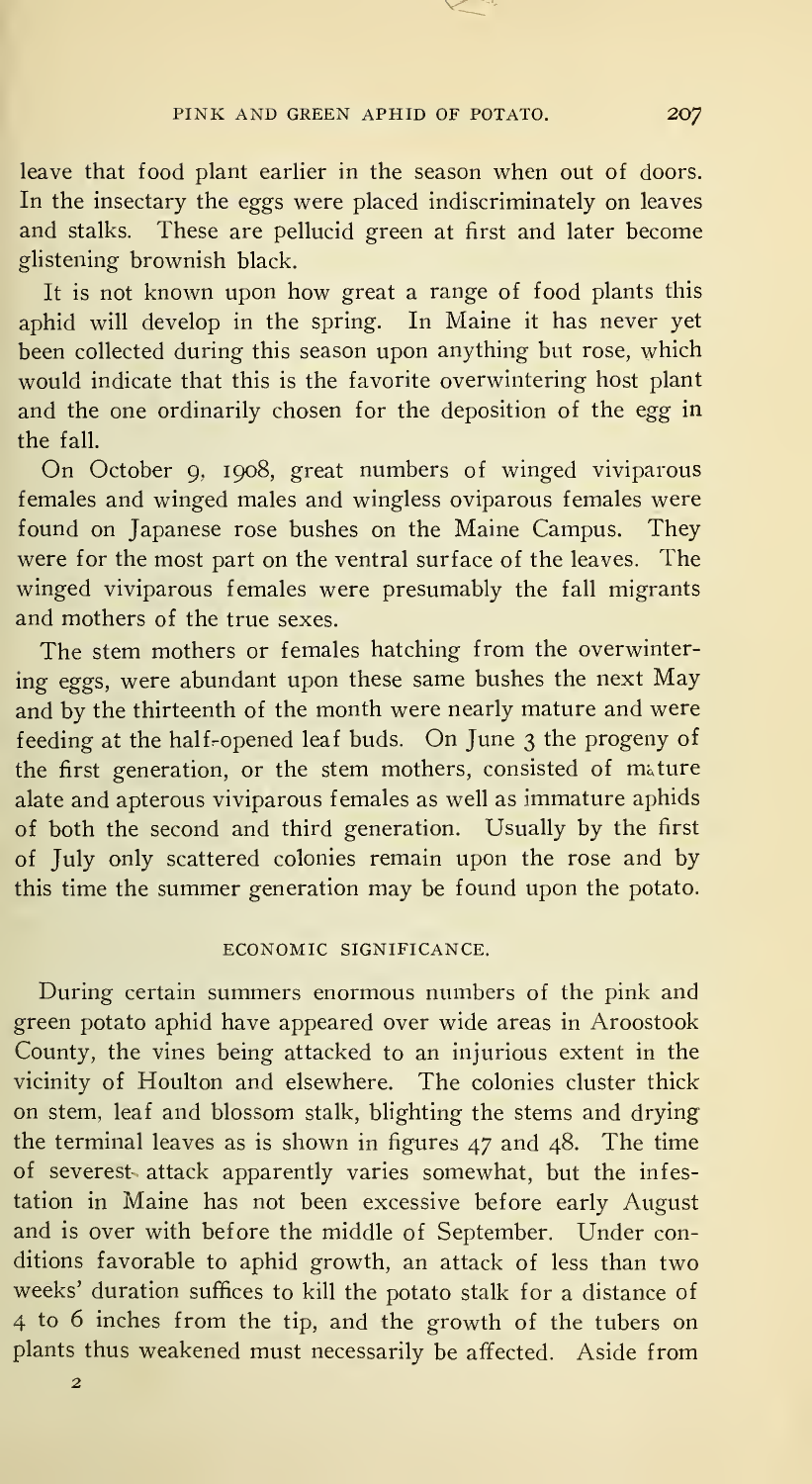### 208 MAINE AGRICULTURAL EXPERIMENT STATION. IQI5.

the direct weakening of the plant due to the loss of sap and the withering of the tissue, the danger to the health of a plant thus attacked by plantlice is considerable. Although exceedingly minute, the beak of the plantlouse makes a wound which becomes in a short time surrounded by a discolored area, readily detected by the unaided eye. As these wounds extend for some little distance into the plant, a favorable location for the entrance of bacterial or fungus disease is thus secured even where the infestation of plantlice is not excessive enough to wither the tips of the stalk. Moreover it is perfectly possible for insects to carry fungus spores from diseased to healthy plants. Where the plantlice are abundant the leaves are covered with honey dew which is soon attacked by a dark fungus, and which together with the molted skins adhering to the sticky substance, gives the leaves an unhealthy appearance and must interfere with their natural function.

#### DISTRIBUTION.

Macrosiphum solanifolii has been recorded from Canada, Florida, Maine and California, and from various intermediate localities. Apparently it might be expected to occur in any of our states.

#### DESCRIPTION.

Recognition characters: In general Macrosiphum solanijolii is <sup>a</sup> large species either green or pink. The apterous forms are somewhat inclined to drop from the plant when disturbed. The abdomen is not marked with dark, but is ordinarily clear in color either pink or green, though sometimes late in the season individuals may be found with a mottling part pink and part green. The mature forms are rather glistening, but in the stage previous to the last molt the insect usually has a mid-dorsal line of dark green or pink (according to the color of the individual) while the rest of the dorsum is paler by virtue of a veryslight powdery deposit. This appearance is more noticeable in bright light. The beak is short, usually, not or barely reaching the second coxa, though certain collections have been taken with beaks a little longer. The cornicles are characterized by reticulations at the tip. This reticulation holds true for all the mature individuals,—alate and apterous viviparous females, oviparous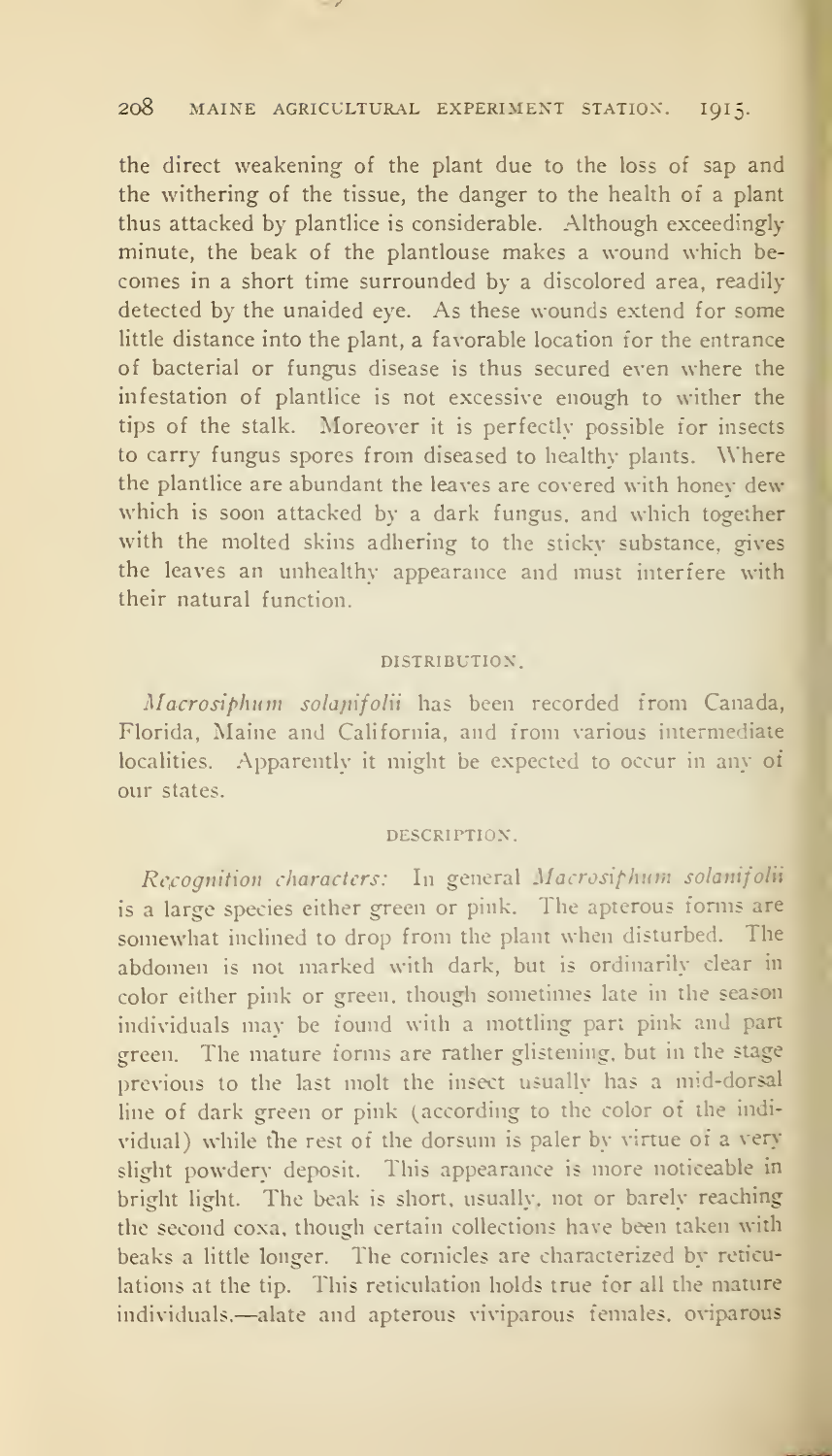females, and males,—whether of the green or pink variety, and regardless of the food plant upon which they have developed. The cornicles of the immature individuals are not so marked. The antennae of the apterous females are <sup>a</sup> little swollen at the proximal part of III, where <sup>a</sup> few sensoria are placed ; those of the alate females have the sensoria in <sup>a</sup> single row not extending to the distal tip of III. The wing veins are clear cut and well defined though slender.

The foregoing are the general recognition marks. There is no structural difference between the spring and the fall individuals great enough to lead one to think they might be different species ; though there is a range in size, influenced by food plant or other conditions, great enough to cause hesitation in determining certain collections unless the progenitors are known. The measurements, therefore, in the following descriptions can only be taken as approximate.

Macrosiphum solanifolii. Winged viviparous female, green variety.-Head yellowish green. Beak typically barely reaching second coxa, though in some collections a lititle longer. Antennae, proximal seg ments pale green, distal segments dark; length of segments: III, .88 to .66 mm. ; IV, .76 to .9 mm. ; V, .64 to .72 mm. ; VI, base .16 to .2 mm. ; VI, spur .96 to 1. <sup>12</sup> mm. ; total length <sup>I</sup> to VI, 3.6 to 4.05 mm. Ill with single row of sensoria somewhat irregular in size numbering 18 or a few more or less, not extending to distal end. Prothorax and thorax light yellowish green, lobes brownish. Wings hyaline, veins dark brown, very slender and clear cut, stigma pale brown. Total wing expansion 8.1 mm. Legs with proximal part of femora and tibiae pale, tarsi and distal pari of femora and tibiae dark. Tarsi .16 to .2 mm. Abdomen light green unmarked dorsally or ventrally. Cornicles, with proximal portion green and distal portion dark brown, imbricated for more than three-fourths it^- length but strongly reticulated at tip, cylindrical, length .95 mm. or about five times length of tarsus. Cauda light green, ensitorm, length .48 mm. or about one-half length of cornicles. Total length of body to distal tip of cauda and exclusive of antennae 2.9 to 3.37 mm.

Winged viviparous female, pink variety.—Head light yellowish. Antennae with <sup>I</sup> and II light yellowish, rest dark. Sensoria as with the green variety, Porthorax and thorax light yellowish pink. Abdomen pale pink. Cornicles light yellow with tips dusky and strongly reticulated. Cauda pink. Measurements the same as with the green variety.

Apterous viviparous female.—Color either pink or green as with the winged viviparous form. Antennae, length of segments: III, .8 to .96 mm.; IV, .72 to .88 mm.; V, .56 to .72 mm.; VI, base .16 to .2 mm.; VI .spur .96 to 1.2 mm.; total length of segments <sup>I</sup> to VI, average about 4.05 mm. HI slightly swollen at basal third where <sup>i</sup> to <sup>5</sup> sensoria occur. Cor-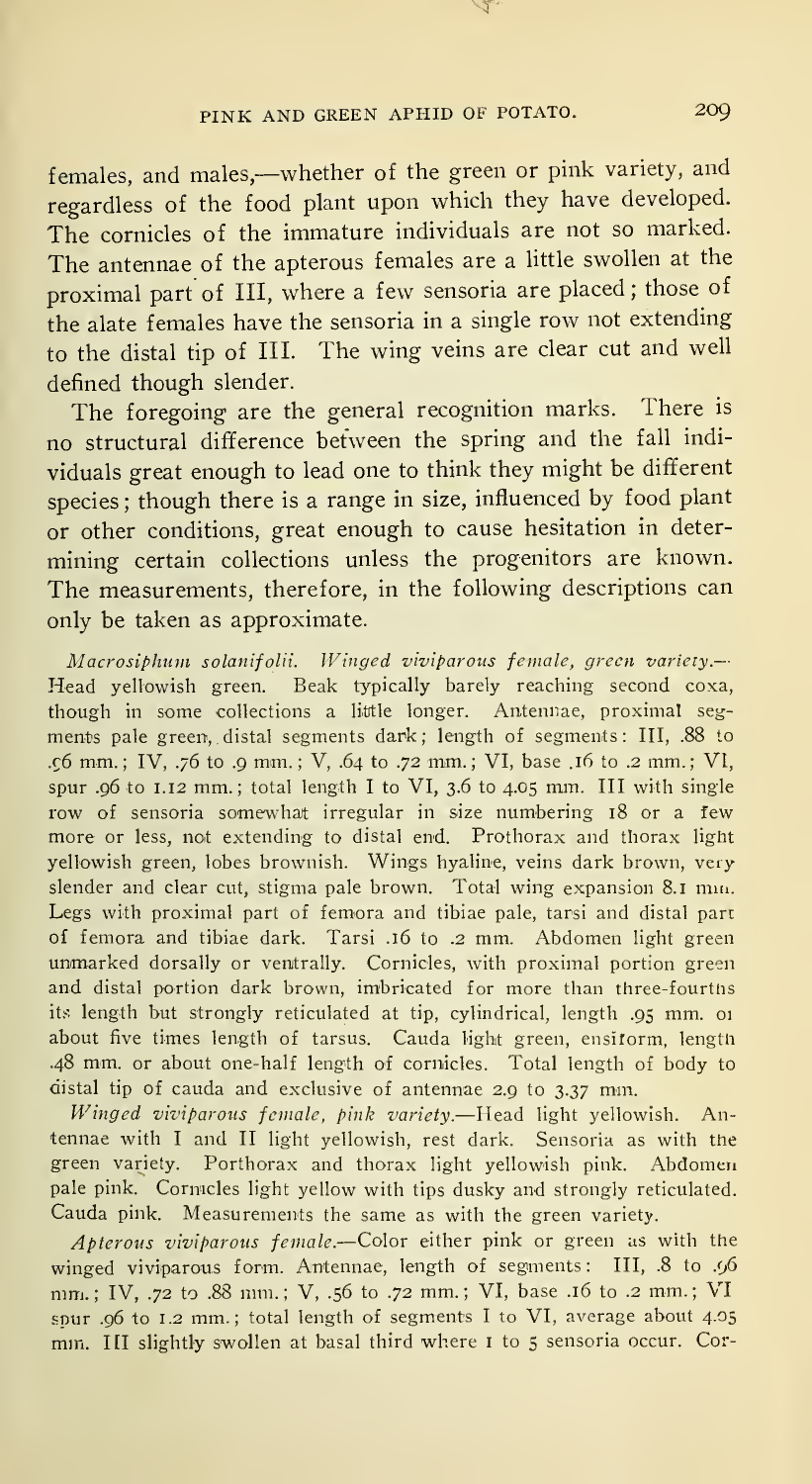#### 2IO MAINE AGRICULTURAL EXPERIMENT STATION. I915.

nicies .96 to 1.04 mm. in length, and strongly reticulated at tip about one-fifth tne distance. Cauda .56 mm. Total length of body to distal tip of Cauda and exclusive of antennae, 4.05 mm.

Apterous oviparous female.—Head pale, neaily white. Antennae with proximal joints pale, distal half dark. Length of segments: III, .68 tc .88 mm.; IV, .56 to .68 mm.; V, 52 to .64 mm.; VI, base .16 mm.; VI, spur .96 to 1.04 mm.; total antennal length I to VI average about 3.6 mm. III with about 3 to 6 sensoria. Prothorax and thorax pale like head. Legs with femora and tibiae, proximal portion pale, distal portion dusky. Tarsi dark, .16 mm. long. Hind tibiae conspicuously darker and much swollen and thickly set with sensoria. Abdomen light salmon pink. Cornicles pale at base, distal half dark and reticulated at tip; length .6 to .8 mm. Cauda salmon pink, ensiform, length .32 to .4 mm. Total body length to tip of cauda, antennae excluded, 2.13 to 2.15 mm. Tne size of the hind tibiae of this form makes it readily distinguished from the apterous viviparous form and young, even to the unaided eye.

The pink variety has been described because these predominate amo.ig the oviparous females. The color scheme of the green and yellow forms can be determined merely by substituting these colors for the salmon pink of the individual described, the dark coloration being the same for all three.

IVingcd male.—Head and antennae dark brown. Length of antennal segments: III, .72 to .8 mm.; IV, .48 to .64 mm.; V, .48 to .6 mm.; VI, base .16 mm.; VI, spur 1.04 to 1.26 mm.; total amennal length <sup>I</sup> to VI, <sup>2</sup> 93 to <sup>3</sup> 60 mm. Sensoria numerous on III. usually none on FV, and an irregular row of them nearly the whole length of V. Prothorax and thorax dark brown. Wings hyaline, veins dark and very slender, stigma pale brown. Legs brown, darker at tips. Abdomen greenish or brown. Ccrniclcs pale brown, dark distally and reticulated, cylindrical, -48 to .56 mm. long. Total body length exclusive of antennae and cornicles, 1.12 to 1.57 mm. The thorax is large and strong, the abdomen much shrunken, making the cornicles seem conspicuously long. The male is described from individuals taken in copulation, in order that no mistake as to the identity of the species might occur.

#### INDOOR STUDIES.

This potato aphid is amenable to laboratory or greenhouse conditions, being very easy to rear indoors. In 1907 successful colonies were reared by the writer on garden peas and shepherd's purse in the insectary, the insects being originally collected from potato. The notes concerning these follow:

July-October, 1907. By starting potatoes in the insectary often, the aphids were supplied with fresh plants which were colonized by the individuals deserting the leaves and stalks they had rendered sickly.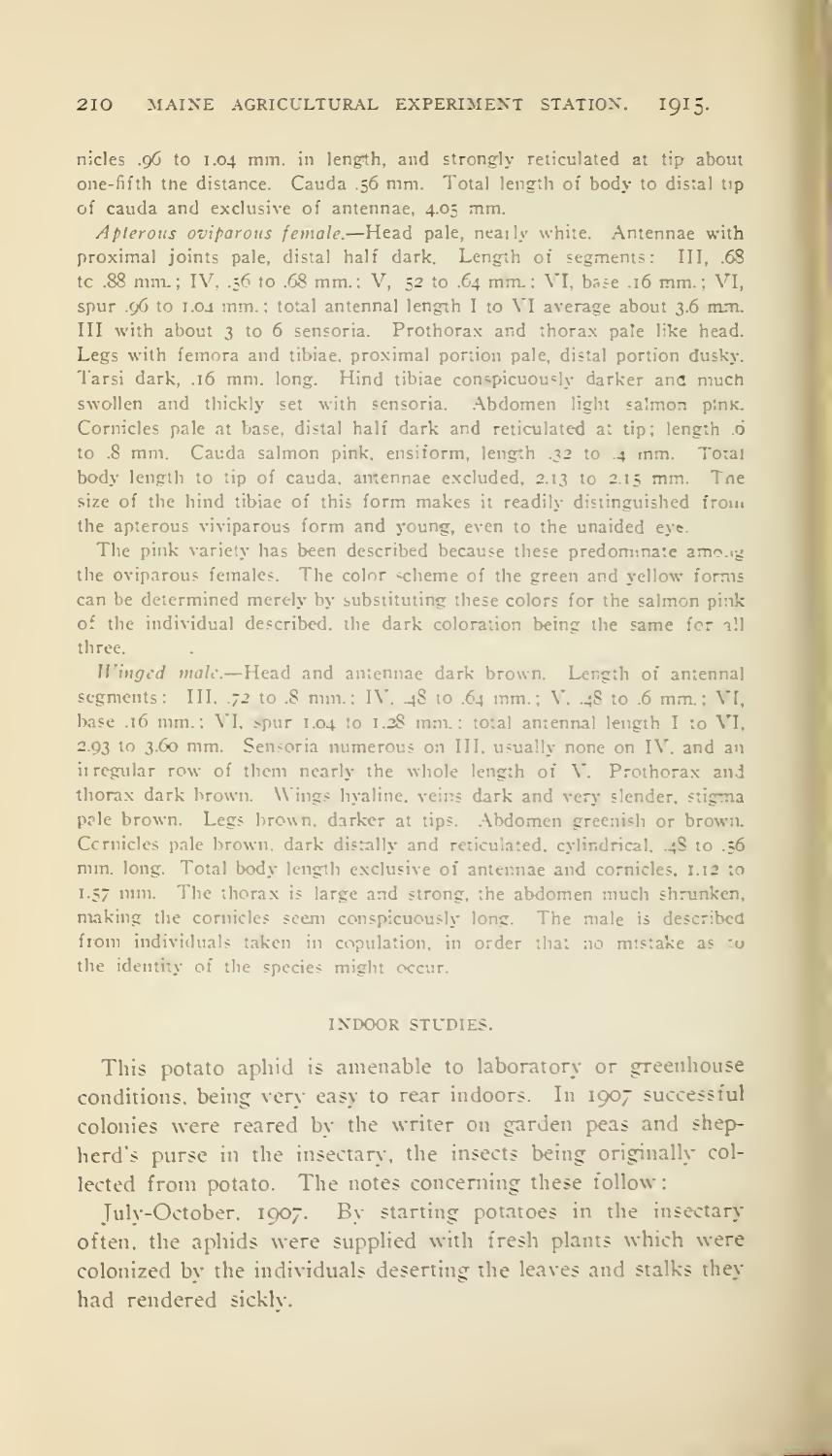#### PINK AND GREEN APHID OF POTATO. 211

Buckwheat was sown among the potato plants in the insectary and about 200 young and clean plants of shepherd's purse were put into trays. Peas were also sown at the same time. By the time the buckwheat and peas were well up about 100 fresh potato plants were available, and the  $M$ . solanifolii, deserting the older potato stalks, colonized thoroughly the fresh potato vines, pea vines, and the shepherd's purse apparently with no preference. Both winged and wingless forms were found for the rest of the season rearing contented progeny upon potato, and shepherd's purse, and also upon the young pea vines. Except for stray individuals which, of course, would be found upon everything in the crowded insectary, the buckwheat remained apparently untouched for feeding purposes. Whether M. solanifolii would have accepted the blossom tips of the older buckwheat or not was not demonstrated, as the buckwheat, although it lived, did not make much growth. (On vigorous succulent buckwheat in the field a collection of apparently *solanifolii* was taken at Houlton, Me., Aug. 31, 1907.)

October 11, 1907. Insectary search showed the Macrosiphum eggs near some of the oviparous forms both upon potato and shepherd's purse (Capsella Bursa-pastoris.) Many of the eggs were the glistening brownish black of well hardened eggs but some were pellucid green, showing that they had very recently been deposited. They were upon the plants indiscriminately on leaves and stalks. Males and oviparous females were present upon both these plants.

The appearance of the oviparous females and the deposition of eggs with the uncaged material at practically the same time as that of the forms that had been prisoners for 2 months would indicate that these dates are about normal. In the insectary the dispersion from overcrowded potato stalks to fresh plants seemed to take place irregularly and not at any stated times, the condition of the infested plant apparently influencing these movements. The fact that they seemed to accept the fresh potato plants almost as readily as the peas or the shepherd's purse might seem to indicate that if a similar succession of new potatoes were supplied them in the field they might not seek another host even there. As it is a wholesale migration has taken place each of the seasons these plantlice have been under observation.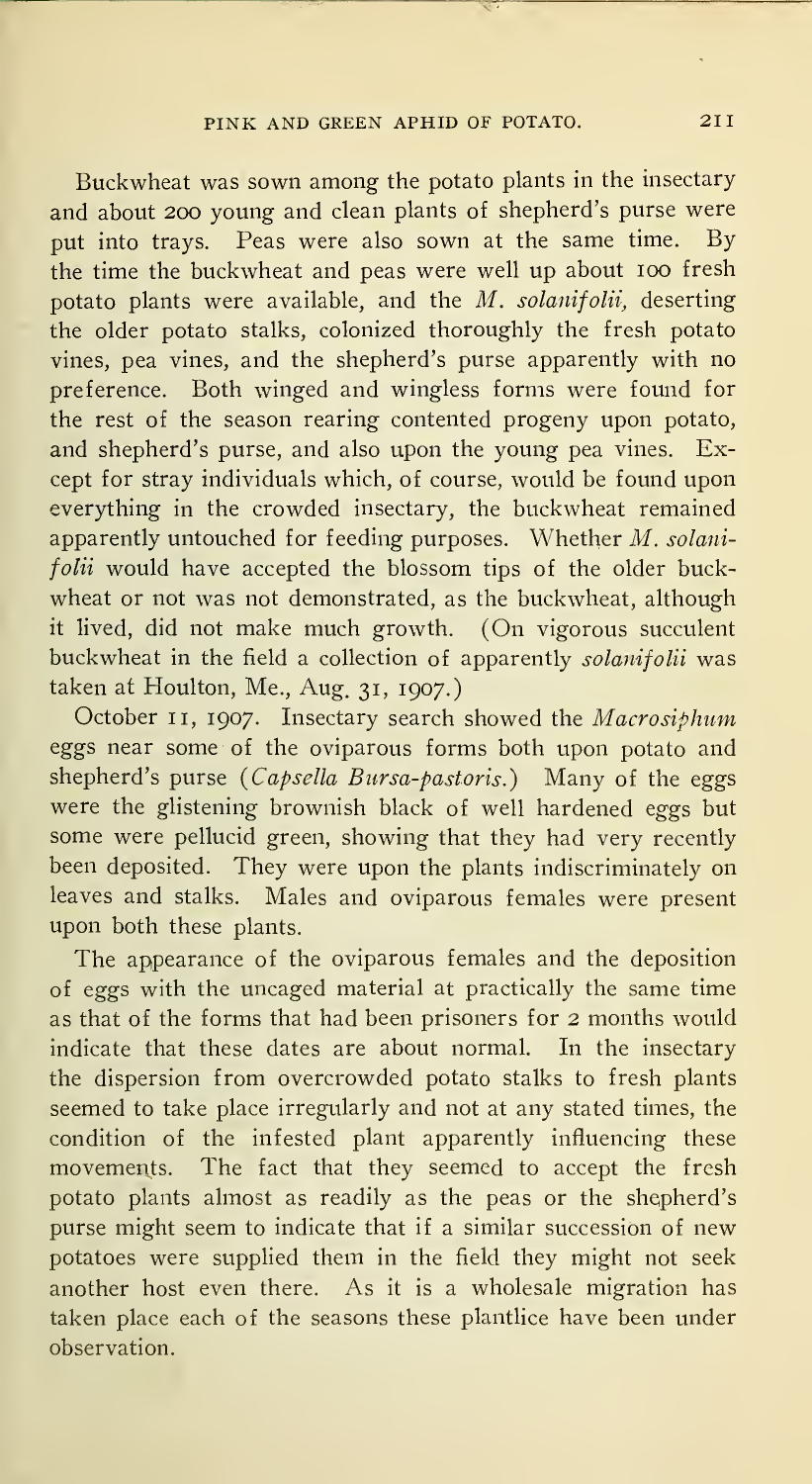July 7, 1915. Specimens of Macrosiphum solanifolii were collected from about the flower buds of Japanese rose on the campus (72-15).

72-15 (a) July 7, mature apterous viviparous females collected from Japanese rose were placed on potato in the laboratory. Both the pink and the green varieties were used. These settled at once. July 13,—pink and green individuals both still feeding, and a vigorous colony of green nymphs present. July 20. Progeny of 72-15 (a) present in colonies of pink and green young.

72-15 (b) July 7,—<sup>a</sup> few alate viviparous females collected from Japanese rose were placed on potato plants in the laboratory. Both the pink and the green variety used. July 9,-one pink female with 4 pink young, one green female with several green young. July 13,—pink and green females still feeding, and pink and green nymphs numerous. July 19,—plant sickly but aphid colonies thriving. Nine mature apterous pink females (progeny of the alate forms of July 7 (72-15 (b) ) removed to fresh potato plant under number of  $72-15$  (b) (b).

72-15 (b) (b) July 19,—<sup>9</sup> mature apterous pink daughters of alates (collection 72-15 (b) ) placed on fresh potato plant. August 2,—the progeny of aforesaid <sup>9</sup> individuals now number approximately 500. All are pink, 35 of these have attained their growth, 20 being winged and 15 apterous. growth, \*\*\*\*\* <sup>20</sup> being winged and <sup>15</sup> apterous. The descendants unto several generations, of 72-15 which

had been collected from Japanese rose, were kept on a succession of fresh potato plants in the laboratory until about the middle of August, when both the winged and wingless aphids began to get restless. The infested plants were taken down to the insect greenhouse and left uncovered. Stems of cut Japanese rose were kept near them in jars of water.

On September 15, these potato plants still had numerous aphids upon them but many had left and established thriving colonies of progeny upon the rose cuttings; goosefoot, Chenopodium album; redroot pigweed, Amaranthus retroflexus; shepherd's purse, Capsella Bursa-pastoris; several varieties of cultivated asters; and sow thistle, Sonchus oleraceous.

Both winged and wingless viviparous mature females of both the green and pink color varieties were found feeding upon all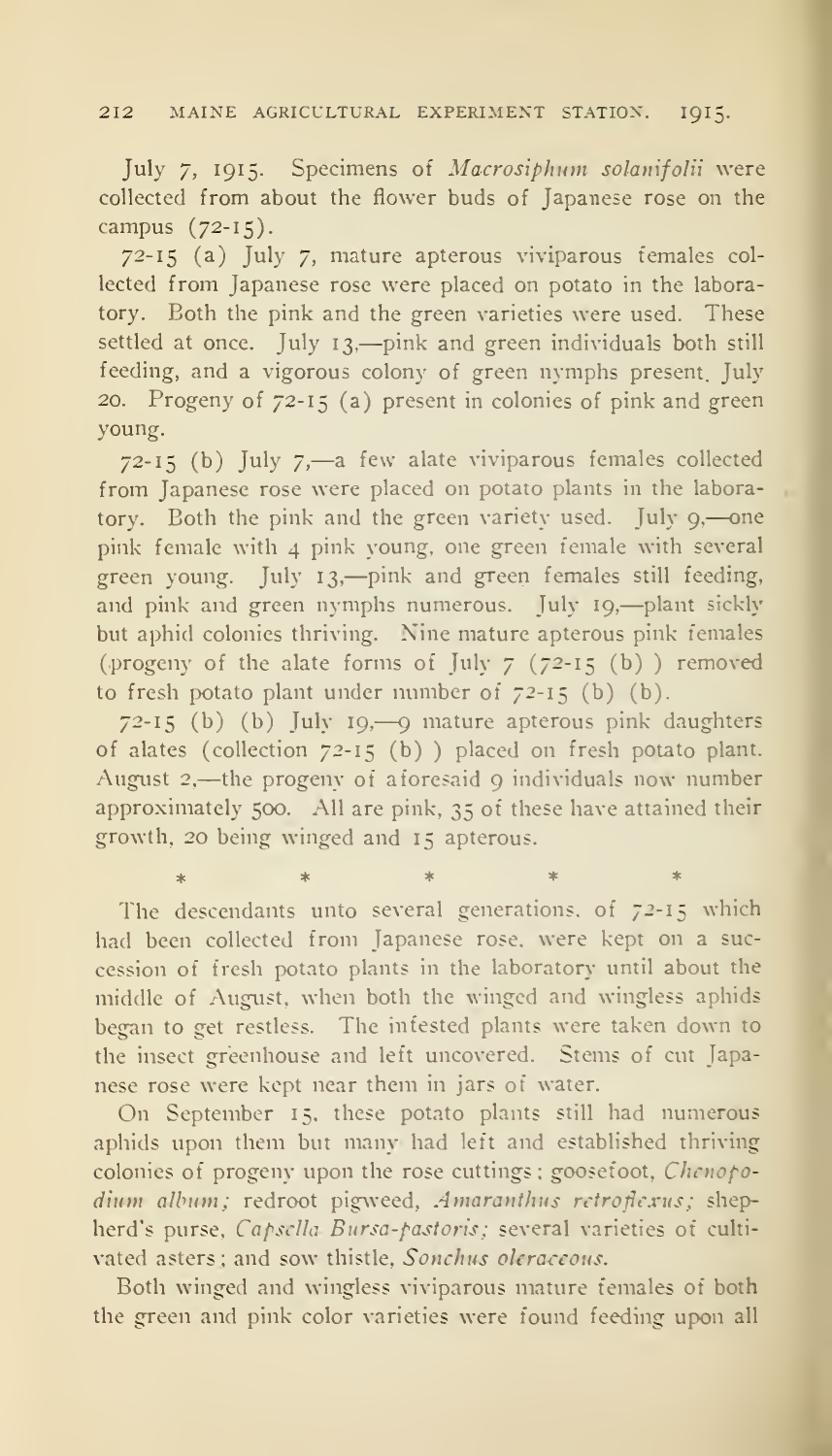the plants listed in the foregoing paragraph and good colonies of young both pink and green, were also feeding readily upon all these plants. They were along the tender terminal stems, on fresh leaves or in the case of the asters particularly abundant upon the blossom petals.

Whether this aphid would accept so varied a diet immediately upon leaving the rose in the spring or not we do not know. After a summer upon potato it is apparently ready to play the role of a general feeder, judging from the wide range of food plants just recorded.

Maine collection data for eight seasons indicate that solanifolii prefers decidedly the rose in the spring and the potato in the summer, for it is commonly abundant upon these two and has not yet been conspicuous upon other vegetation here. There is however, no reason to suppose that any aphid will accept indoors a plant which it would not feed upon out of doors if conditions were favorable, and it might easily be present in small colonies without being detected.

#### FOOD PLANTS.

#### GRAMINEAE. Grass Family.

Zea mays L. Britton, W. E. 1913. 12th Rept. St. Ent. of Conn.

#### IRIDACEAE. Iris Family.

Iris sp. cultivated. Patch, Edith M., 1912. Me. Agr Expt. Sta. Bul. 202. Gladiolus sp. Patch, Edith M. 1912. Me. Agr. Expt. Sta. Bal. 202.

#### POLYGONACEAE.

Fagopyrum esculentum Moench. Buckwheat. Patch, Edilh M. 1907, field collection, (16-07).

# CHENOPODIACEAE. Goosefoot Family.

Chenopodium album L. Patch, Edith M. 1915. Notebook record for Sept. 15. Greenhouse material.

# AMARANTHACEAE. Amaranth Family.

Amaranthus retroflexus L. Redroot pigweed. Patch, Edith M. 1915. Notebook record for Sept. 15. Greenhouse material.

#### CRUGIFERAE. Mustard Family.

Brassica Rapa L. Turnip. Patch, Edith M. 1905, field collection (62-05). Capsella Bursa-pastoris (L) Patch, Edith M. 1907. Me. Agr. Expt. Sta. Bui. No. 147, p. 244.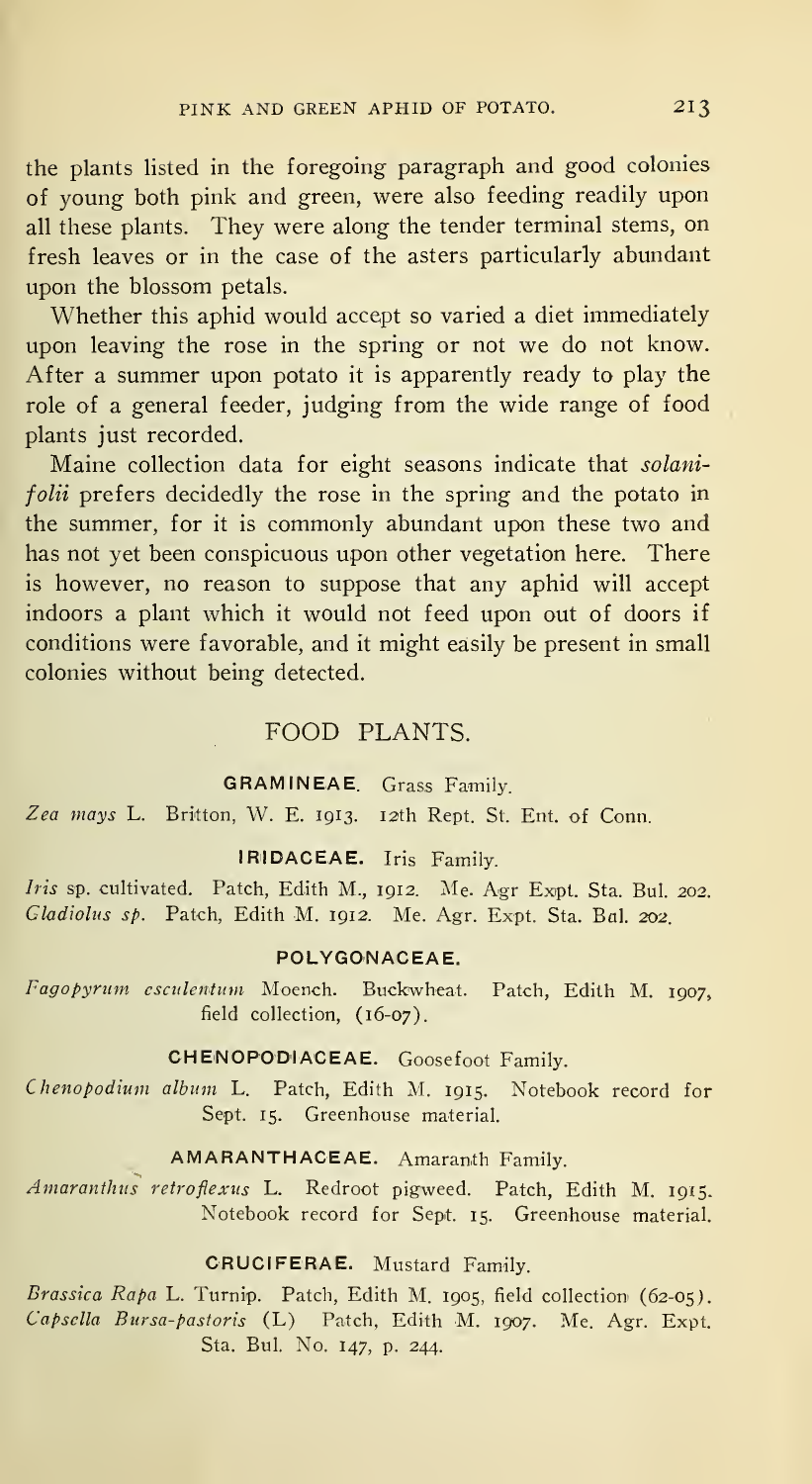#### ROSACEAE. Rose Family.

- Pyrus malus (Hill). Apple. Baker, A. C. 1915. Letter of May  $4$ . "Last season we found the green variety feeding on apple.  $\ldots$  . I had noted the species previously on apple in the pink form, as well as the pink one on potatoes."
- Rosa species. Patch, Edith M. <sup>1914</sup> (1915). Bui. 233. Me Agr. Expt. Sta. Japanese rose; 1915, Notebook record for July 13, apterous viviparous form on wild rose.

#### LEGUMINOSAE. Pulse Family.

Phaseolus vulgaris L. Bean. Patch, Edith M. 1905, field collection  $(53-05)$ .

Pisum sativum L. Garden pea. Patch, Edith M. 1907. Me. Agr. Expt. Sta. Bul. No. 147, p. 244. Greenhouse test with prugeny from potato colonies.

### SOLANACEAE. Nightshade Family.

Physalis species. Ground cherry. Webster, R. L. 1915. Iowa Bulletin 155. Solamum jasminoides Paxt. Pepper vine. Ashmead. Wm. 1852. Canadian Entomologist.

- Solanum melongena L. Egg plant. Chittenden, F. H. 1915. In letter ot June 22 "Collected at Washington between June 17 and 21, 1915."
- Solanum tuberosum L. Potato. Fletcher, James. 1905. Ann. Rept. on Expt. Farms for 1904: Patch, Edith M. 1907-1915. Bulletins of Me. Agr. Expt. Sta.: Davis, J. J. 1911, Jour. Ec. Ent.; Britton, W. E. 1913 12th Rept. St. Ent. of Conn. Webster, R. L. 1915. Iowa Bui. 155.

#### COMPOSITAE. Composite Family.

- Aster cultivated. Patch, Edith M. 1915 Notebook record for Sept. 15. Greenhouse material.
- Cineraria sp. Ross, William A. 1914. In letter of Feb. 26. greenhouse material, "taken from flower stalks and foliage."

Lactuca sp. Davidson, W. M. 1912. Jour. Ec. Ent.

Sonchus oleraceous. Patch, Edith M. 1915. Notebook record 107 Sept. 15. Greenhouse material.

#### NOTES.

The type specimens of solanifolii are presumably lost. The writer once called at the Smithsonian Museum to consult Dr. Wm. Ashmead as to the possibility of referring to these and received the information that "the type is knocking around in a vial somewhere, probably dry by this time.' Then he continued with cordial interest: "If you have a large green Macrosiphum on Solanum you have solanifolii all right."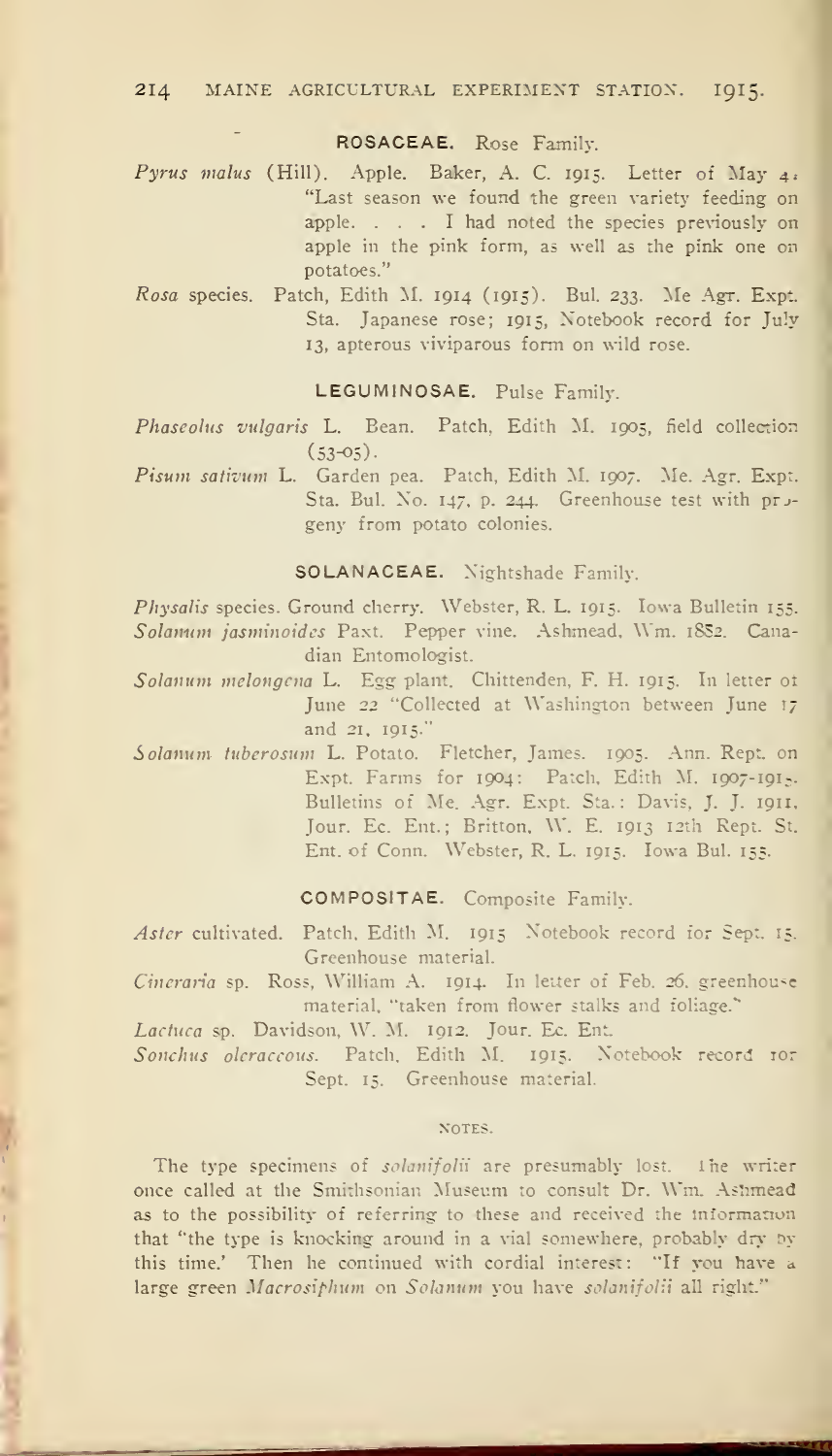Upon this evidence the potato pest of Maine fields was identified with the "pepper vine" aphid of Florida, after comparing it with specimens which were being determined by Mr. Pergande as solanifolii.

The original description of the wingless female accords with the species generally known as *solanifolii* except that "style short, conical," is hardly applicable to any mature representative of the genus concerned. For this reason it seems likely that the specimen recorded may have been in the last nymphal stage, at which time the style or cauda would De short and conical. As was customary at that time, the spur of the sixth antennal joint is designated as the seventh.

The so-called male of the original description is the winged form of some other species of aphid.

It is an interesting fact that this species, though widely known in this country as a rose aphid and existing in various collections under a commonly recognized manuscript name, has not been described from the rose, although its identity with *solanifolii* remained unsuspected and it has for some years been supposed to be an undescribed rose species.

Considering the range of food plants this aphid accepts it would ne surprising if the synonomy when it is finally worked out did nor contain a long list of names. It is certain that it has been recorded tor  $f$ isi at times and it is possible that some of the food plants accredited to *pisi* really belong to the dietary of solanifolii.

The present paper is not concerned with the question as to whether solanifolii should fall as a synonym of some well known European species. It seems safer to confine the problem to America, at least until we learn to recognize this species on our own territory regardless of the foodplant from which it is collected.

#### LITERATURE.

- 1882. Ashmead, Wm. Siphonophora solanifolii. On the Aphididae of Florida with descriptions of new species. (Paper No. 3.). Can. Ent. Vol. 14, p. 92. Original description of apterous viviparous form. The so-called "male" is a winged form ot some other species.
- 1905. Fletcher, James. Nectarophora solanifolii. Ann. Rept. on Expt. Farms for 1904, p. 228.
- 1907. Patch, Edith M. Nectarophora solanifolii. In Insect Notes for 1906. Me. Agr. Expt. Sta., Bulletin 134, p. 215.
- 1907. Fletcher, James. Nectarophora solanifolii. Ann. Rept. on Expt. - Farms for igo6, p. 210.
- 1907. Patch, Edith M. Nectarophora solanifolii. The Potato Plant Louse. Me. Agr. Expt. Sta., Bulletin 147, pp. 235-257. Figs. 25-33-
- 1911. Patch, Edith M. Macrosiphum solanifolii. Two species of Macrosiphum. Me. Agr. Expt. Sta., Bulletin 190, pp. 81-92. Figs. 59-66. Compared with M. destructor.
- 1911. Davis, J. J. Macrosiphum solanifolii. List of Aphididae of Illinois. Journal of Economic Entomology, Vol. 4, p. 330.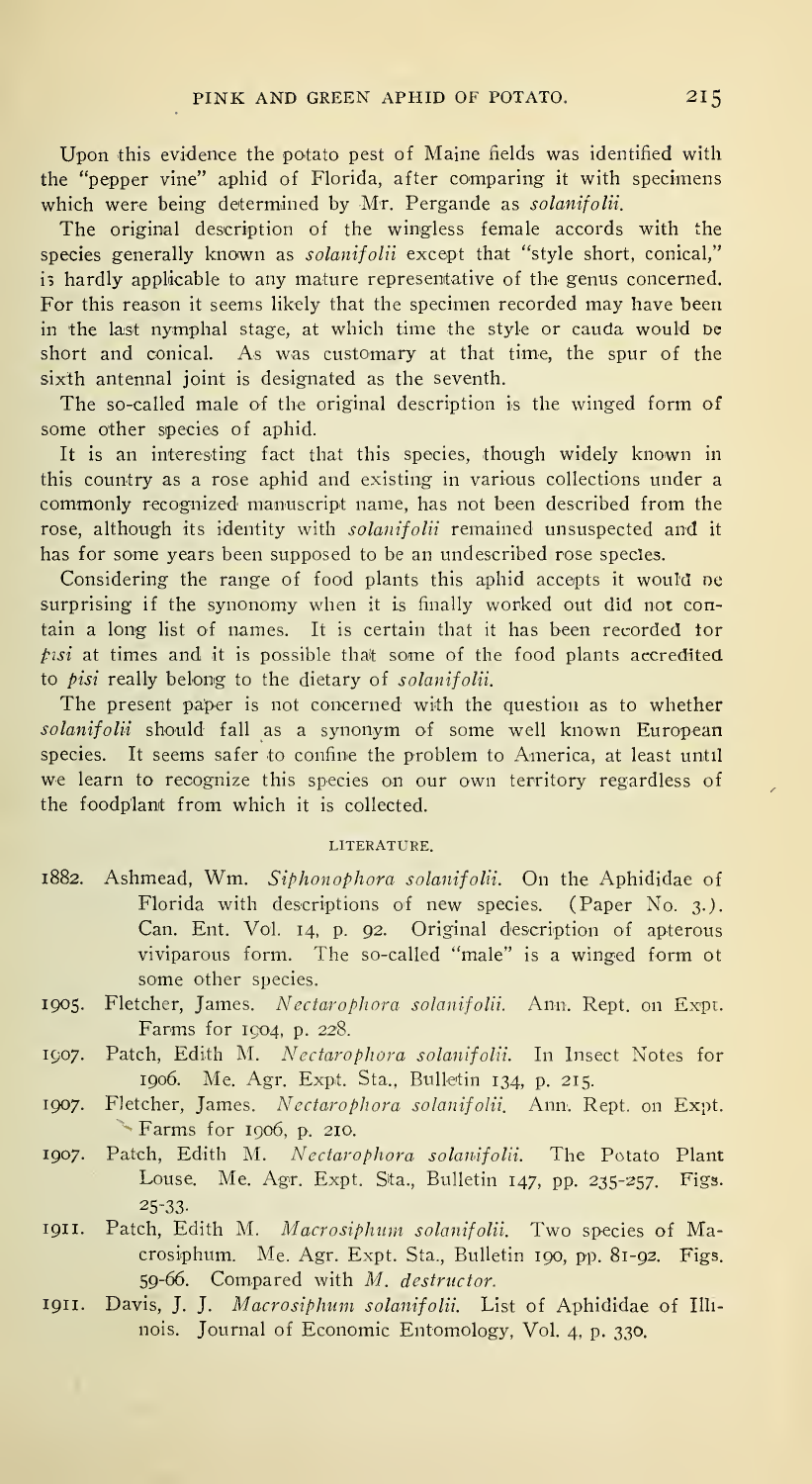- 1912. Davidson, W. M. Macrosiphum solanifolii. Aphid notes from California. Journal of Economic Entomology. Vol. 5, p. 411. Recorded from wild lettuce.
- 1912. Patch, Edith M. Macrosiphum solanifolii. Aphid Pests et Maine. Me. Agr. Expt. Sta. Bulletin 202, p. 178. Apparently this species collected from Gladiolus and cultivated Iris.
- 1913. Britton, W. E. Macrosiphum solanifolii, 12th Rept. of the State Entomologist of Connecticut for 1912, p. 294. Reported from leaves of corn and potatoes.
- 1914. Patch, Edith M. Macrosiphum solanifolii. Maine Aphids of the Rose Family. Me. Agr. Expt. Sta., Bulletin 233, p. Recorded from Japanese rose.
- 1915. Webster, R. L. Macrosiphum solanifolii. Potato Insects. Agr. Expt. Sta., Iowa St. Col. of Agric. and Mech. Arts. Bul. 155, pp. 400-406. Recorded from two species of wild ground cherry.  $(Physalis)$ .

#### NATURAL CONTROLS.

It is always well to bear in mind concerning the injury inflicted by any plantlouse that so many elements of uncertainty enter into the career of these insects that it is quite impossible to predict whether such a pest is likely to trouble us for two or many consecutive years, or succumb to some adverse condition and practically disappear for a long time.

The weather, for instance, plays an important part in the welfare of aphids, heavy rains washing the tender forms from the plants, and cold days retarding the rate of their increase.

Certain climatic conditions are favorable to fungus parasitism which may sweep out the plantlice from a large area in a few days' time.

Then, too, in some seasons, predaceous and parasitic insects appear in numbers sufficient to render any artificial remedial measures superfluous.

#### REMEDIAL MEASURES.

Clean culture. Since the pink and green potato aphid passes the winter in the egg stage presumably upon a great variety of weeds near infested potato fields, the practice of fall plowing commends itself, and also the burning over of weedy places in the vicinity of potato fields in the fall or early spring. As it seems not impossible, although it has not been observed in the field, that belated individuals might under certain conditions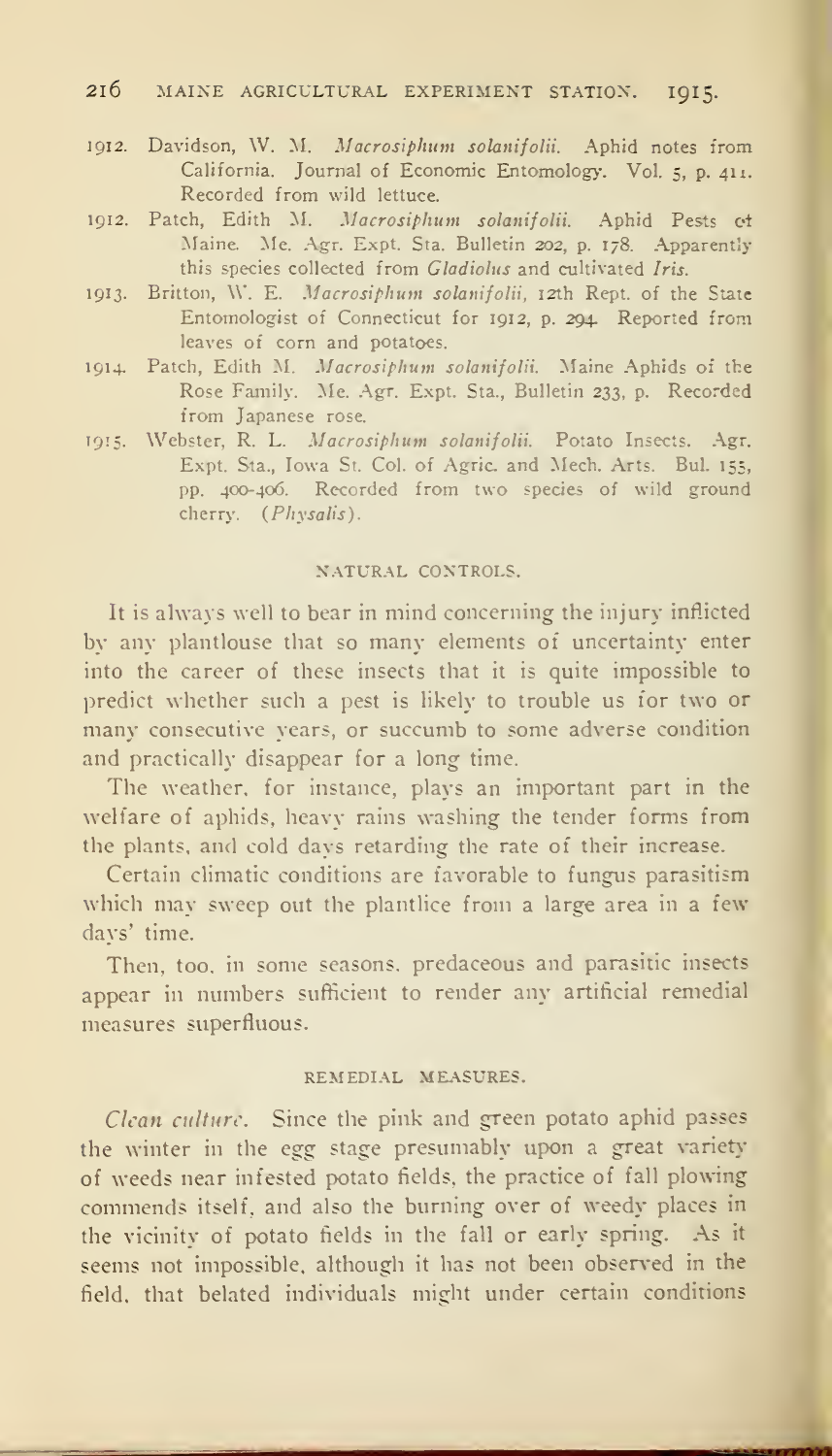remain upon the potato vines and deposit overwintering eggs there, the custom common through Aroostook County of burning the old stalks is commendable in this connection.

As the aphid feeds upon a wide range of plants, the foregoing measures should be observed relative to other crops grown in rotation on the same ground.

Sprays. Cultivated roses should be sprayed with some good tobacco decoction if found to be infested with these plantlice in the spring. This is both for the health of the rose bushes as a direct measure and for the potato crop indirectly, because none of the aphids which are killed on the rose can migrate to the potato fields later on.

If the infestation upon the potato is excessive a tobacco spray for aphids might be given.

When the trouble is confined to greenhouse plants either tobacco sprays or fumigation can be resorted to according to the experience and preference of the operator.

Formula—Tobacco Decoction.

Tobacco stems or tobacco dust\* 2 pounds.

Water 4 gallons.

Put the tobacco in the water, enough to cover, which may be either cold or hot. Place over the fire and when the water has reached the boiling point, remove some of the fire and allow the water to simply *simmer* for fully one hour, when the liquid is ready to be drained off, diluted to the above proportions and appled. Boiling violently drives off the nicotine. If whole-leaf tobacco is used prepare as above, using one pound of tobacco to each four gallons of water. No lime or other alkaline substance should be added to the tobacco while cooking. Apply at once or within a few days after making, if possible.

Certain reliable extracts such as "Black Leaf," "Black Leaf 40," and "Nikoteen" can be secured through local druggists. The Black Leaf preparations are manufactured by The Kentucky Tobacco Product Company, Louisville, Ky., and are carried by the Collins Hardware Company, 97 Friend St.,, Boston, Mass. Nikoteen is manufactured by The Nikotine Manufacturing Company, St. Louis, Mo., and can be secured from Joseph Brick & Sons, 47-54 N. Market St., Boston, Mass.

<sup>\*</sup>Refuse from cigar factories.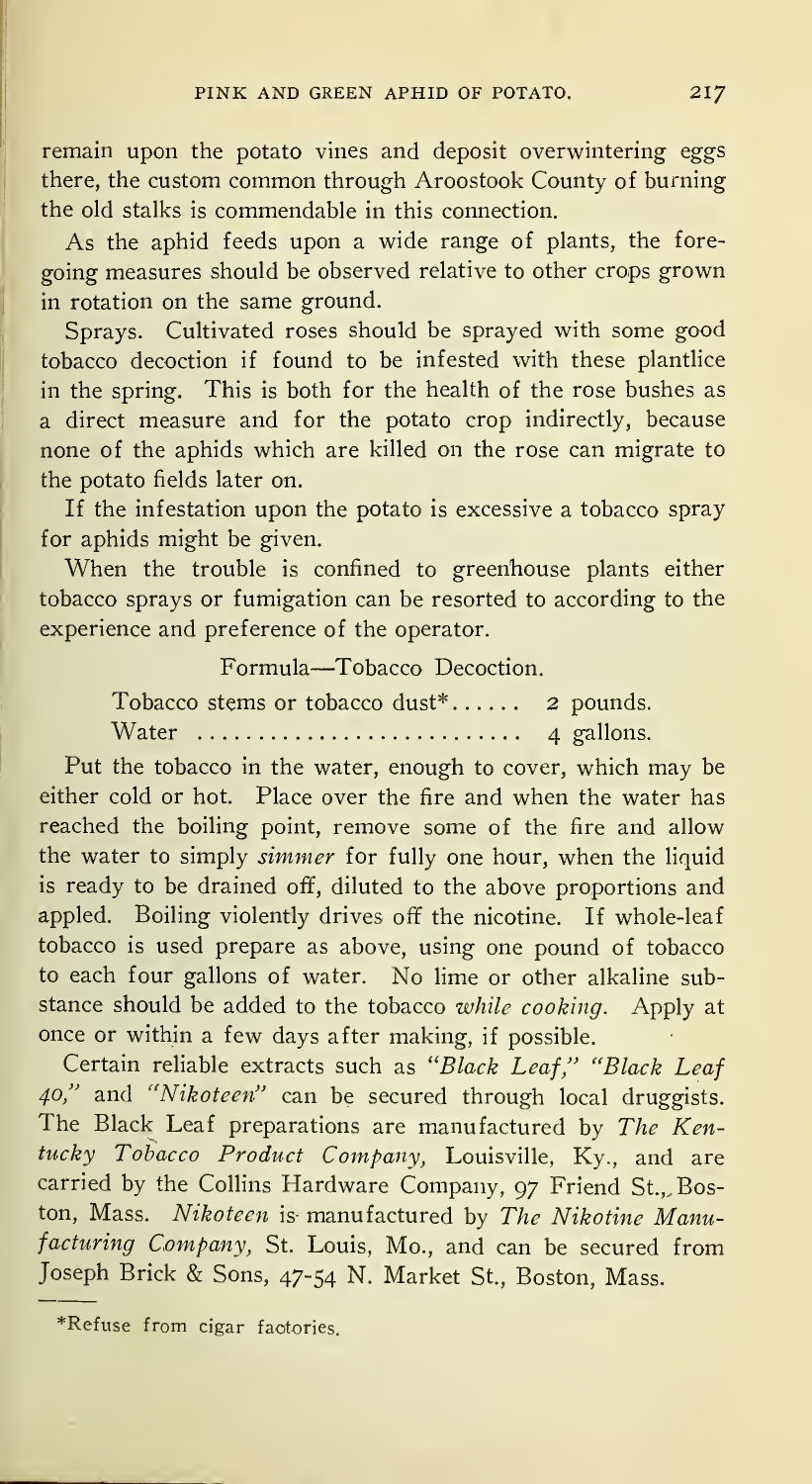There is nothing to do in the preparation of these extracts except to stir the contents of the can before pouring out any quantity for dilution. In most cases one gallon of the Black Leaf will be found sufficient for each 70 gallons of water. But if in the treatment of any louse this does not seem sufficient it may be used in proportion of one gallon to 60 or <sup>65</sup> gallons of water. Careful sprayers have usually succeeded in killing plantlice with this preparation in the proportion of one gallon to each 100 gallons of water. Thoroughness of application is of as much importance as the strength of the material.

Nikoteen is a more concentrated abstract, I part being used with from 400 to 600 parts of water.

Black Leaf 40 is a concentrated solution of nicotine-sulphate and is widely and successfully used in large western orchards, at the rate of <sup>i</sup> part to 700 or 800 parts of water. Some have been successful with <sup>i</sup> part to 1000 parts of water.

It is the common practice to add soap,—whale oil soap or good laundry soap at the rate of 2 bars to 50 gallons. This is to lessen the formation of drops, causing the spray to cover surfaces more in the form of a thin film.

Better success is obtained by some by using a little lime instead of soap, the inert solid in suspension aiding the extract to "wet" and "stick" to the bodies of the aphids. For the purpose <sup>I</sup> pound of stone lime, slaked and strained into 50 gallons of tobacco extract as prepared for application, is sufficient.

When other plant enemies besides aphids are present "Combination sprays" are frequently successfully applied. Selfboiled lime-sulphur (8-8-50 cold) may be used adding 1-70 of its volume of Black Leaf. On the same basis Black Leaf may be combined with Bordeaux (5-5-50) or with lead arsenate or with both together when foes combine against one kind of plant.

Even when the spraying is thoroughly done some of the aphids are likely to escape. Watch should therefore be kept and if the first application seems unsatisfactory, a second treatment in the course of <sup>a</sup> week is desirable.

When a small quantity of spray is required one teaspoonful of Black Leaf 40 in one gallon of water is a convenient amount to mix.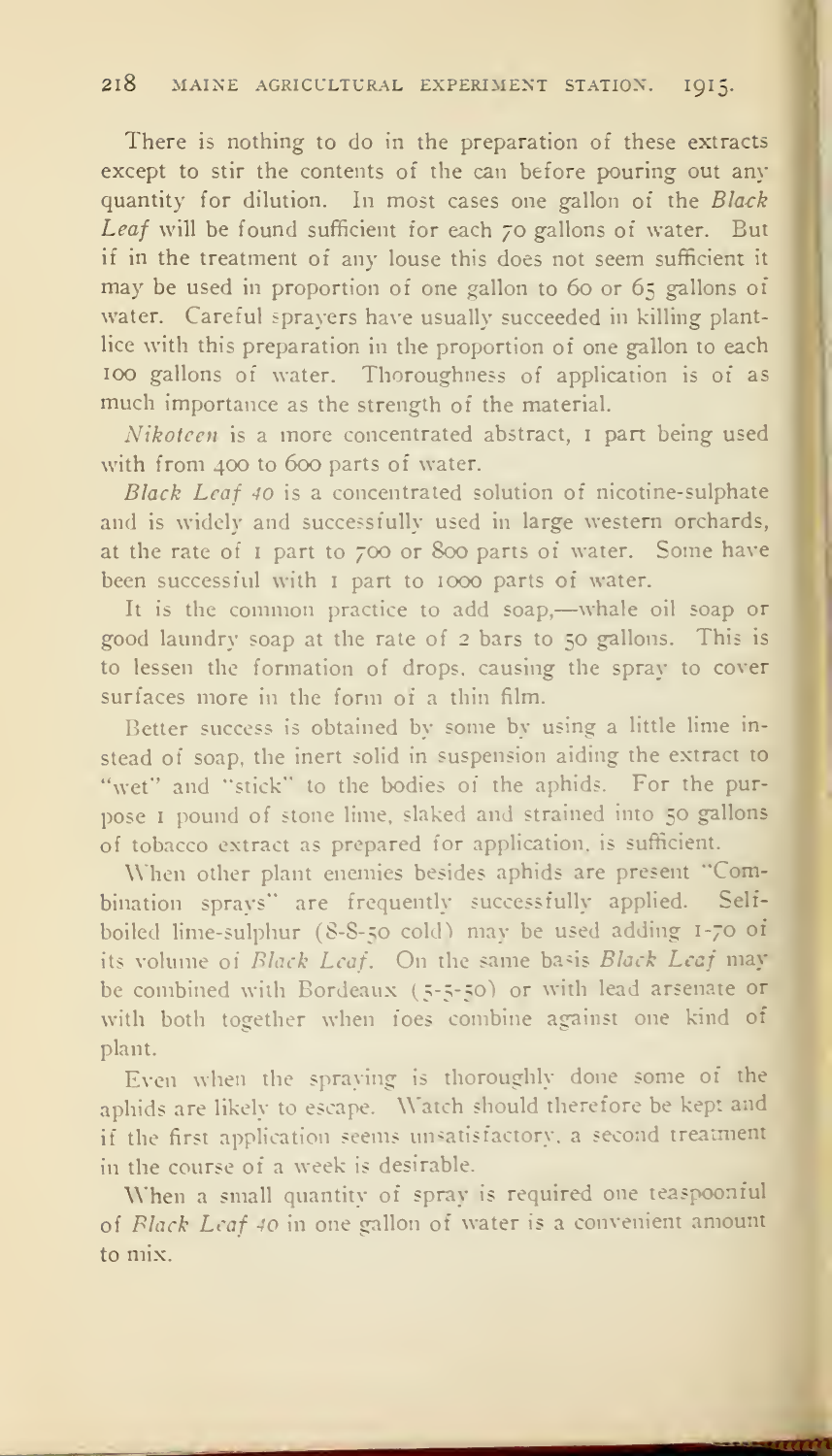

Fig. 47. Pink and green aphid on potato stalk. Leaves covered with honey dew, honey dew fungus, and cast skins.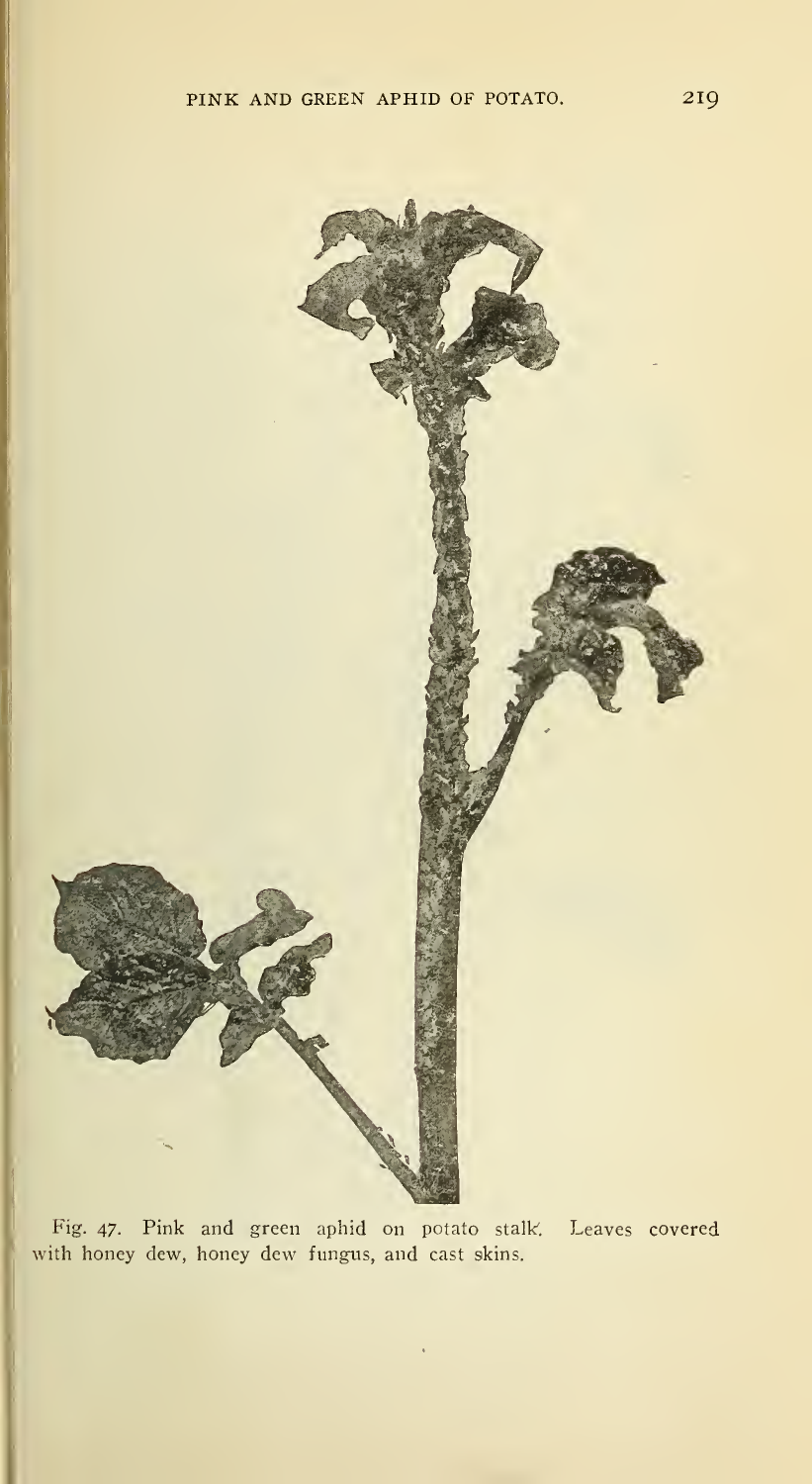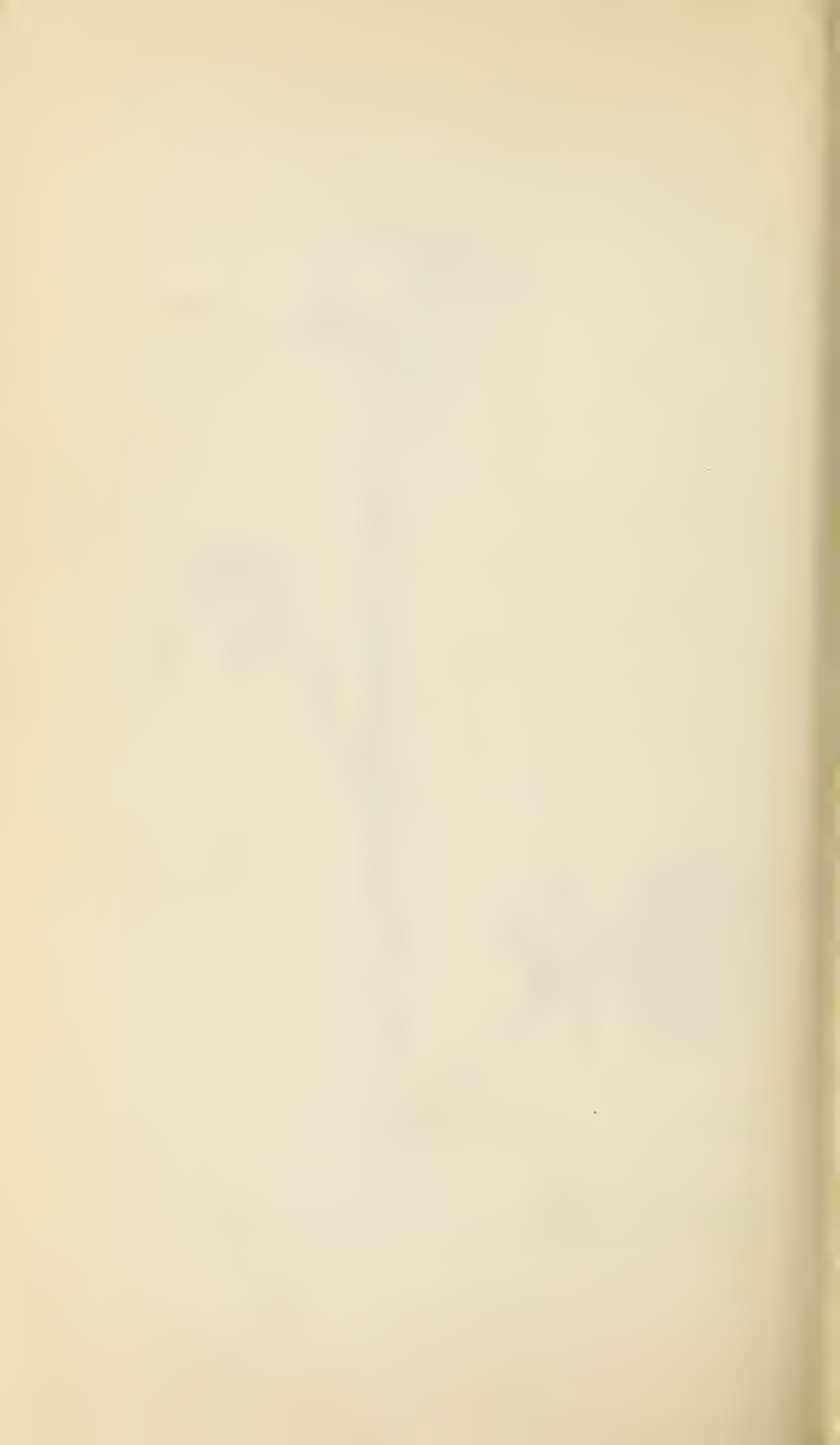

Fig. 48. Potato plant showing the result of 14 days infestation of plantlice on stalks which were previously healthy.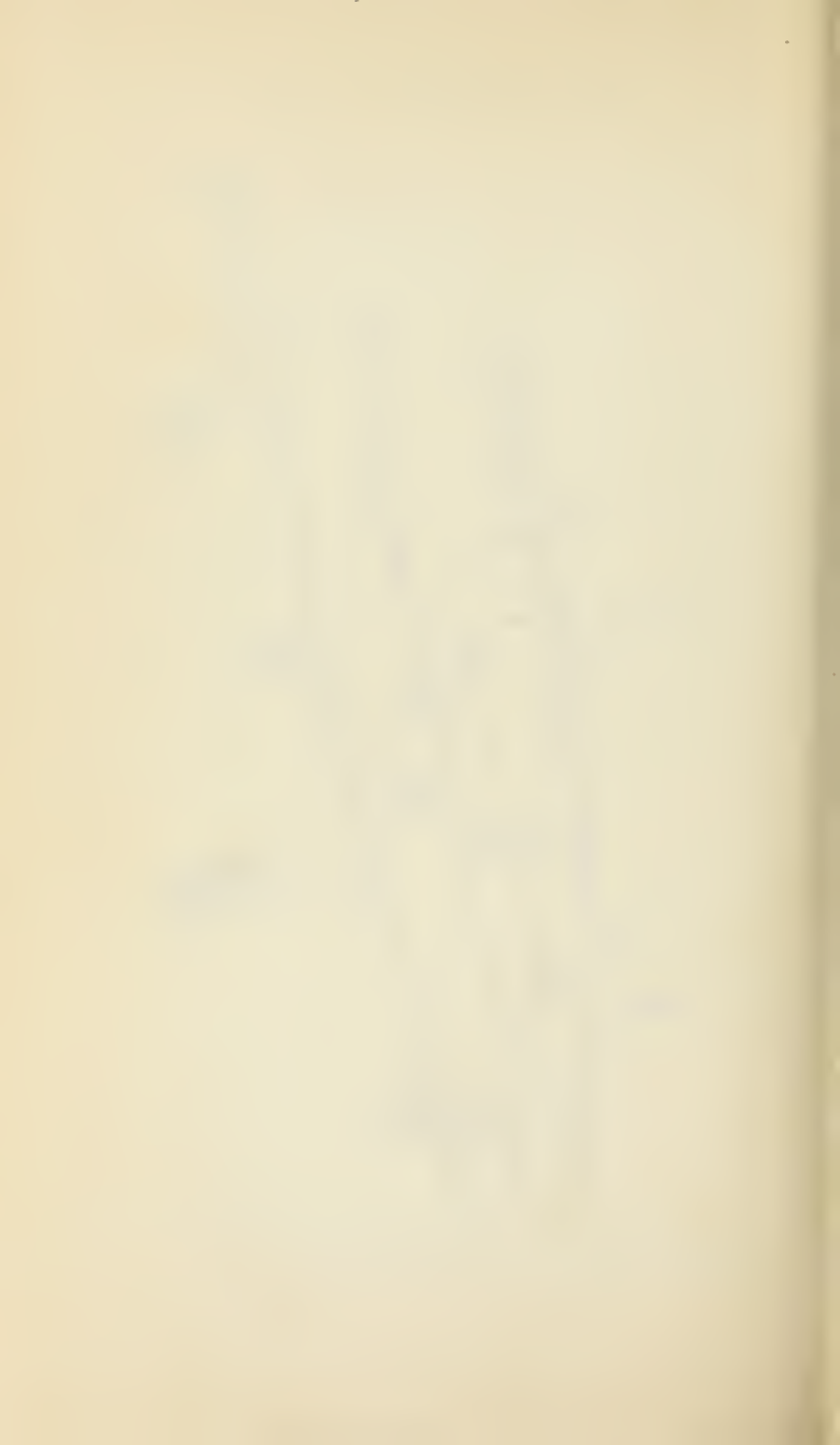



Fig. 49. Macrosiphum solanifolii, antennae and cornicles. A, alate male; B, .apterous viviparous female; C, alate viviparous female; D, male; E, apterous oviparous female; F, alate viviparous female, pink variety ; G, apterous viviparous female, green variety.